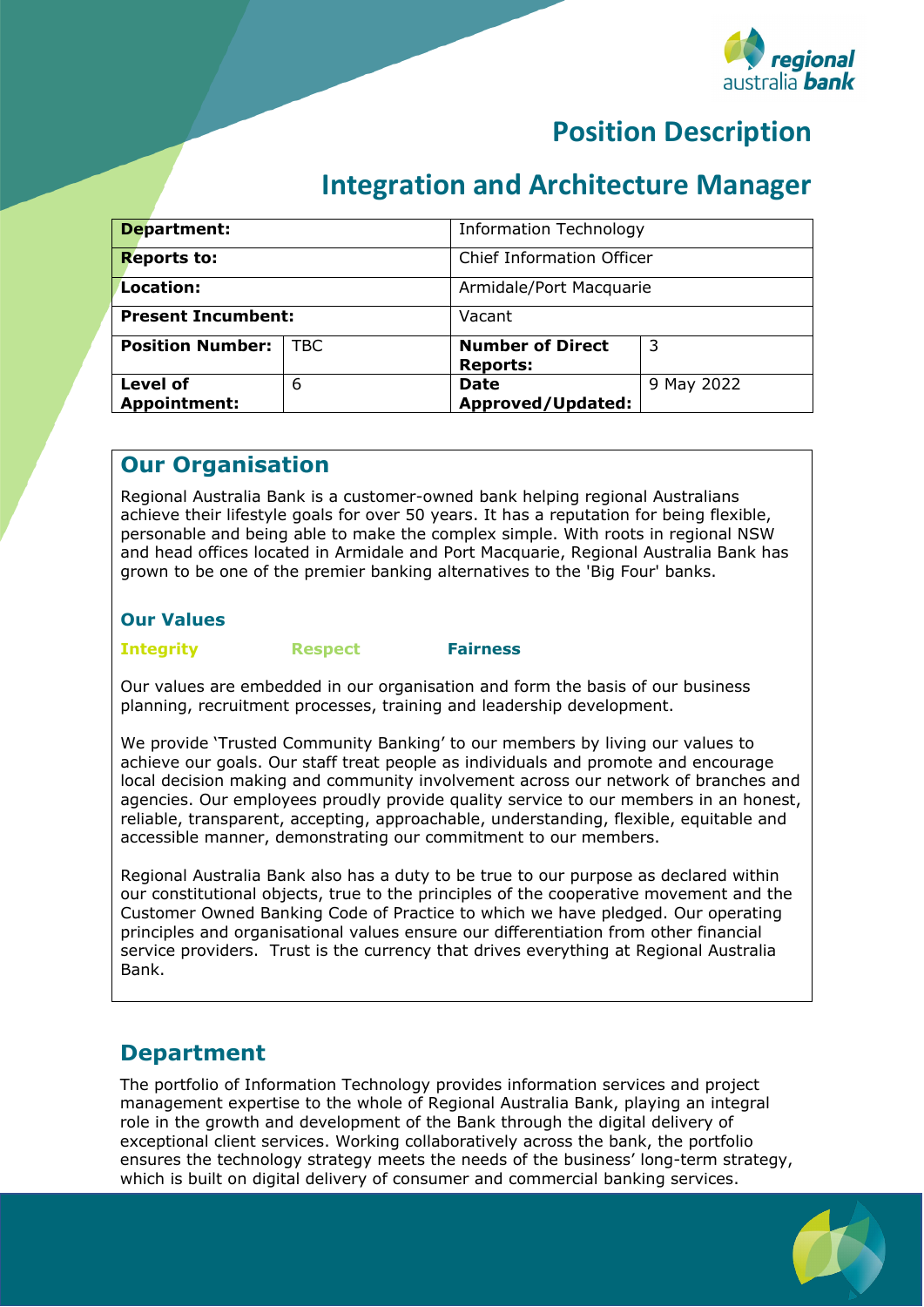

Working closely with the Bank's channel partnerships and other technology partners, the portfolio also ensures a consistent approach to banking technology, supporting all information technology activities for both our people and our members to meet the strategic objectives of the bank.

## **Purpose of the Position**

The Integration and Architecture Manager is a senior position within Regional Australia Bank's highly engaged IT team. This role participates in creating and setting the strategic direction of Regional Australia Bank information and application architecture.

The incumbent will work closely with the Product Team to design, architect and implement digital elements of Regional Australia Bank's strategy for customer facing digital banking retail and relationship services as well as the emerging wholesale business.

With a strong focus on the delivery of secure, high performing technical solutions to meet ever evolving consumer and business expectations, the role demands an experienced individual with deep technical skills, including information and application architecture, who is also capable of developing, mentoring and leading a highly responsive team.

### **Key Responsibilities**

- 1. Develop a clear short, medium and longer-term vision for Integration and Architecture, which supports the organisational strategy.
- 2. Participate in the development, design and review of major customer and business technology platform design proposals, representing Integration and Architecture perspective, strongly influencing associated decisions.
- 3. Architect solutions, ensuring Regional Australia Bank is able to integrate with  $3<sup>rd</sup>$  party systems reliably, safely and securely.
- 4. Operate as an Integration and Architecture thought leader, applying deep knowledge of associated tools, technologies, design patterns and emerging principles to business objectives.
- 5. Develop, mentor and lead a highly responsive and productive team recognised as delivering exceptional strategic value and one that supports and collaborates with the broader Digital function
- 6. Design, configure and manage Regional Australia Banks digital cloud services infrastructure architecture and configuration, including the API gateway and API portals, incorporating developer portals and sandboxes.
- 7. Ensure all architectural plans, designs, system components and implementation configurations are appropriately documented and centrally managed.
- 8. Use knowledge and experience as a senior leader to challenge the status quo, embracing change where necessary.
- 9. Represent Regional Australia Bank externally through forums and industry bodies on a range of digital service delivery and integration fronts. Develop and maintain effective networks with suppliers, fintech, partners industry groups and peers.

**Position Description:** Integration and Architecture Manager

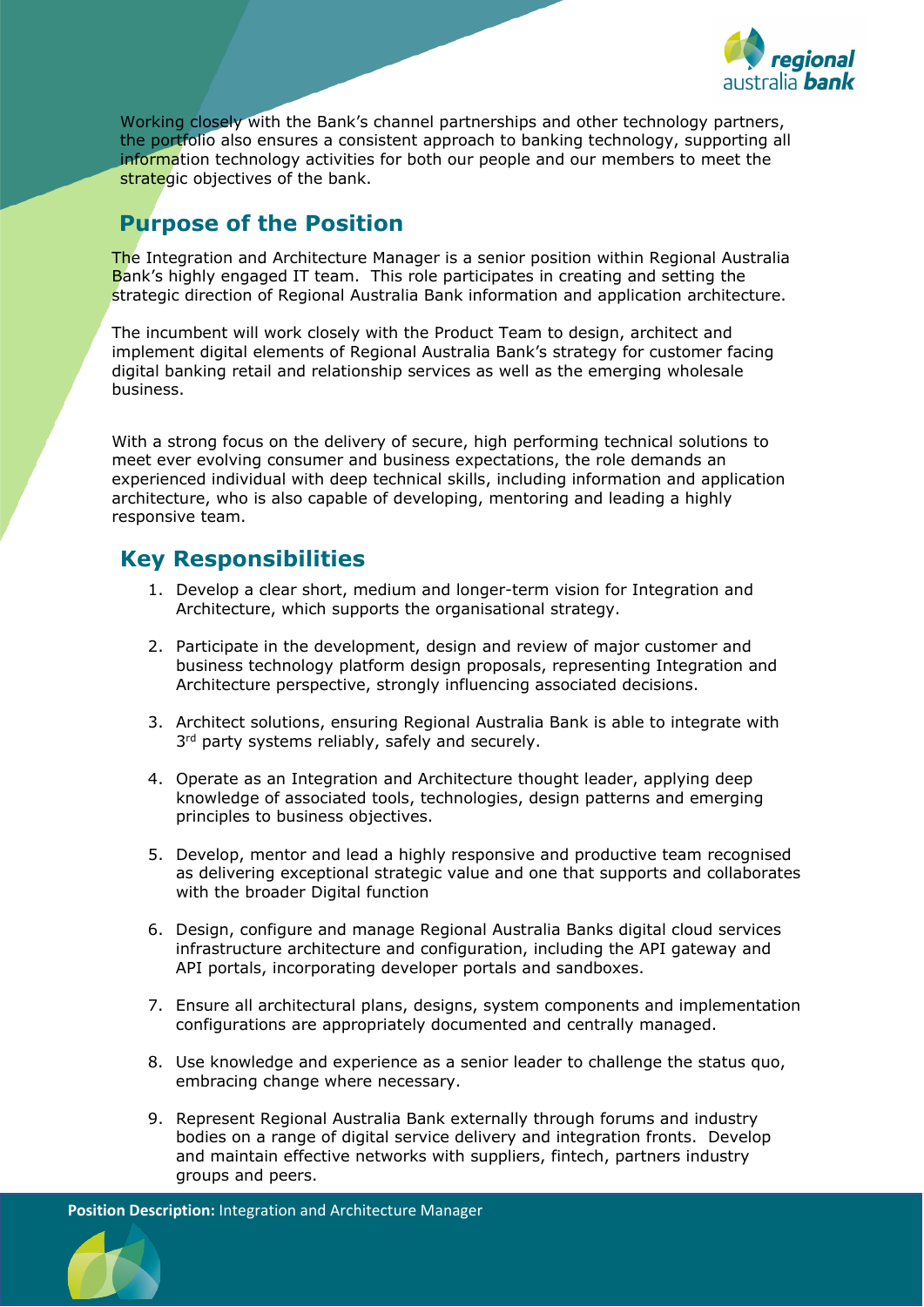

- 10. Establish, maintain and adhere to relevant policies and practices within the organisation.
- 11. Ensure the timely development and ongoing control of Integration and Architecture budgets and forecasts.

# **Selection Criteria and Role Competencies**

#### **Essential:**

- 1. Tertiary qualification in a technology related discipline, Computer Science, IT, Commerce or similar or extensive equivalent experience.
- 2. Extensive proven experience designing and implementing the integration of business critical, production systems and components.
- 3. Extensive technical solutions/application architecture experience.
- 4. Extensive experience designing and building customer facing service oriented digital solutions with CX being front of mind.
- 5. Up to date working knowledge of and experience with modern internet and software security controls.
- 6. Thorough working knowledge of current full stack web technologies.
- 7. Understanding, knowledge and experience with various cloud services.
- 8. Knowledge and experience with various software development paradigms, frameworks and lifecycle models.
- 9. Demonstrated ability to lead and motivate high performing technical teams to deliver key business outcomes and deliver innovative solutions and strategies.
- 10. Proven accountability for sizeable budgets and adherence to these budgets for the projects delivered.
- 11. The ability to develop and maintain relationships with internal and external stakeholders, including business and technical staff and external suppliers.
- 12. Excellent written and verbal communication skills, including the ability to relate confidently and effectively with users at all levels.

#### **Desirable:**

- 1. Knowledge and experience of both relational and multi-value database design and use.
- 2. Experience with the Australian Consumer Data Right, micro services architectures, banking systems integration, event-driven architectures and infrastructure architecture and design.
- 3. Certified with agile product development methodologies.
- 4. Strong knowledge of monitoring, measurement and analytics tools, including Azure Application Insights and Log Analytics.

## **Performance Requirements**

#### **Organisational Compliance**

 Ensure sound operational knowledge of legislative, regulatory and Code of Conduct requirements including (but not limited to), Financial Services Reform Act, Privacy Act, Industry Codes of Practice, Epayments code, Financial Transactions Reporting Act, Work Health & Safety, Complaint Handling and Dispute Resolution.

**Position Description:** Integration and Architecture Manager

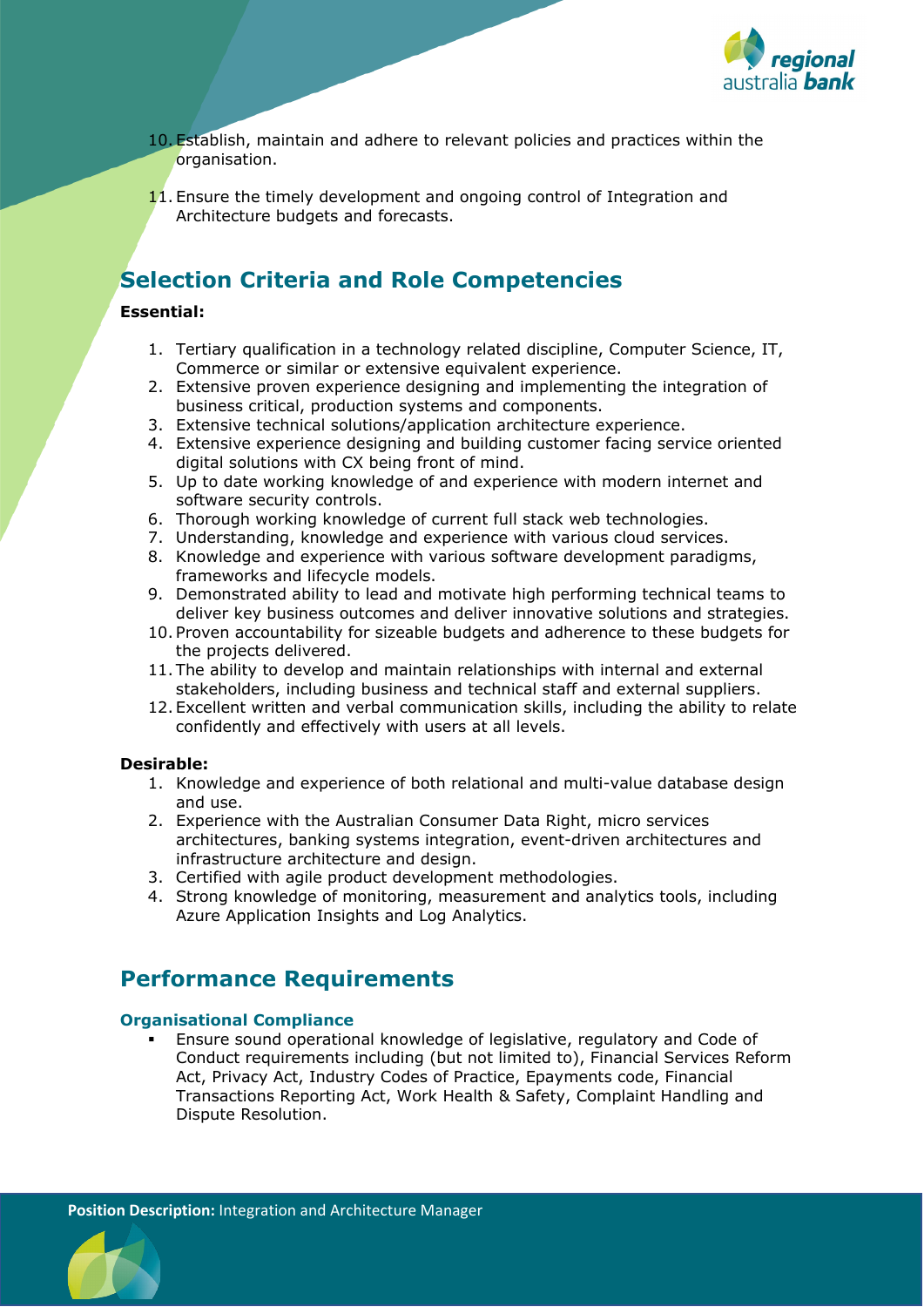

 Ensure compliance through a sound knowledge of Regional Australia Bank policies, procedures, products, services and systems. Maintain confidentiality and adhere to requirements of the Privacy Act when assessing members.

#### **Company Advocacy**

 Act as an advocate for Regional Australia Bank in all dealing with members and staff whilst promoting the values of integrity, respect, and fairness, maintaining a professional image and fostering a balanced team environment.

#### **Professional Development**

 Demonstrate a willingness and capacity to gain new knowledge and skill relevant to your role through training within the workplace, through successful completion of individual training and development activities.

#### **Performance Management**

 Strive to obtain goals, objectives and performance measures set for the role. Participate positively in six (6) monthly and annual performance reviews.

### **Acceptance of Responsibilities**

I have read the requirements and responsibilities outlined in this position description, Regional Australia Bank's Code of Conduct and Regional Australia Bank's Human Resource Policy and agree to meet and adhere to these and have my performance monitored and evaluated in relation to the role as outlined in this position description.

I have been made aware how to access Regional Australia Bank's policies and procedures for future reference. I am also aware that should I be in any doubt about the interpretation of a policy or procedure I should consult my immediate manager or the Human Resources Department.

I further acknowledge that Regional Australia Bank's policies and conditions of employment are revised on an ongoing basis. Regional Australia Bank commits to advice

all employees of changes to policy, procedure and conditions of employment in conjunction with relevant legislative changes.

**Name: Name: Date: Date:**

**Signed:** *[Name of Position]* **Chief Information Officer**